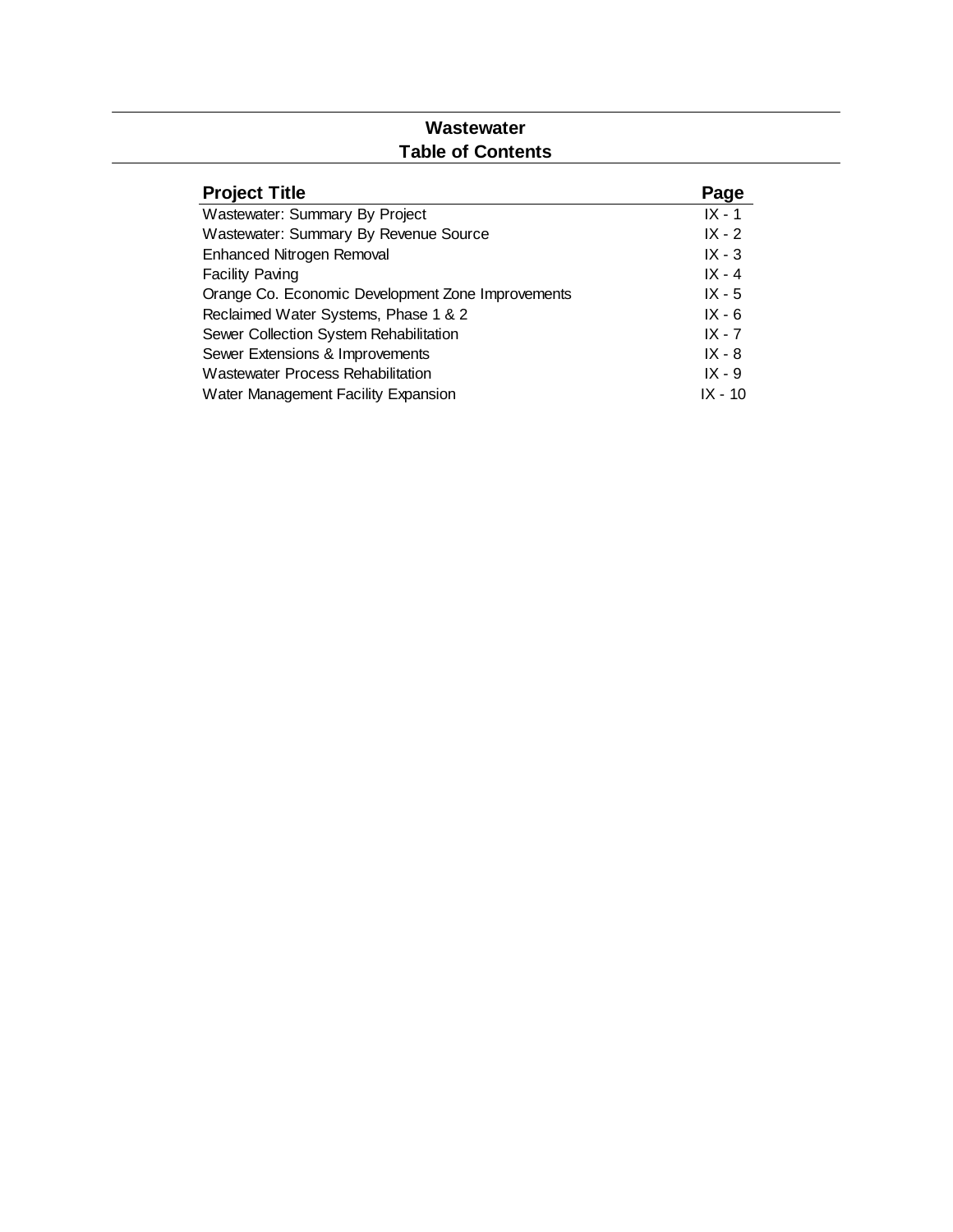|                                                               |                   |            |             | <b>SUMMARY BY PROJECT</b> |             |             |             |                        |                      |
|---------------------------------------------------------------|-------------------|------------|-------------|---------------------------|-------------|-------------|-------------|------------------------|----------------------|
| Category                                                      | <b>Prior Year</b> | FY 2014-15 | FY 2015-16  | FY 2016-17                | FY 2017-18  | FY 2018-19  | FY 2019-20  | <b>Future</b><br>Years | <b>Total Request</b> |
| Enhanced<br>Nitrogen<br>Removal                               | 15,596,000        | 0          | $\mathbf 0$ | $\mathbf 0$               | $\mathbf 0$ | $\mathbf 0$ | 0           | $\mathbf 0$            | 15,596,000           |
| <b>Facility Paving</b>                                        | 2,860,000         | 0          | 600,000     | 600,000                   | 600,000     | 600,000     | 600,000     | 0                      | 5,860,000            |
| Orange Co.<br>Economic<br>Development<br>Zone<br>Improvements | 700,000           | 0          | $\mathbf 0$ | $\mathbf 0$               | 0           | $\mathbf 0$ | 0           | $\mathbf 0$            | 700,000              |
| Reclaimed<br>Water<br>Systems,<br>Phases 1 & 2                | 2,181,000         | 0          | 550,000     | 550,000                   | 550,000     | 550,000     | 550,000     | 0                      | 4,931,000            |
| Sewer<br>Collection<br>System<br>Rehabilitation               | 50,843,749        | 0          | 7,000,000   | 7,000,000                 | 7,000,000   | 7,000,000   | 7,000,000   | 0                      | 85,843,749           |
| Sewer<br>Extensions &<br>Improvements                         | 10,831,732        | 0          | 1,750,000   | 1,750,000                 | 1,750,000   | 1,750,000   | 1,750,000   | 0                      | 19,581,732           |
| Wastewater<br>Process<br>Rehabilitation                       | 38,035,000        | 0          | 12,000,000  | 15,000,000                | 6,000,000   | 6,000,000   | 6,000,000   | $\mathbf 0$            | 83,035,000           |
| Water<br>Management<br>Facility<br>Expansion                  | 7,800,000         | 3,500,000  | $\mathbf 0$ | $\mathbf 0$               | $\mathbf 0$ | $\mathbf 0$ | $\mathbf 0$ | $\mathbf 0$            | 11,300,000           |

**\$128,847,481 \$3,500,000 \$21,900,000 \$24,900,000 \$15,900,000 \$15,900,000 \$15,900,000 \$0 \$226,847,481**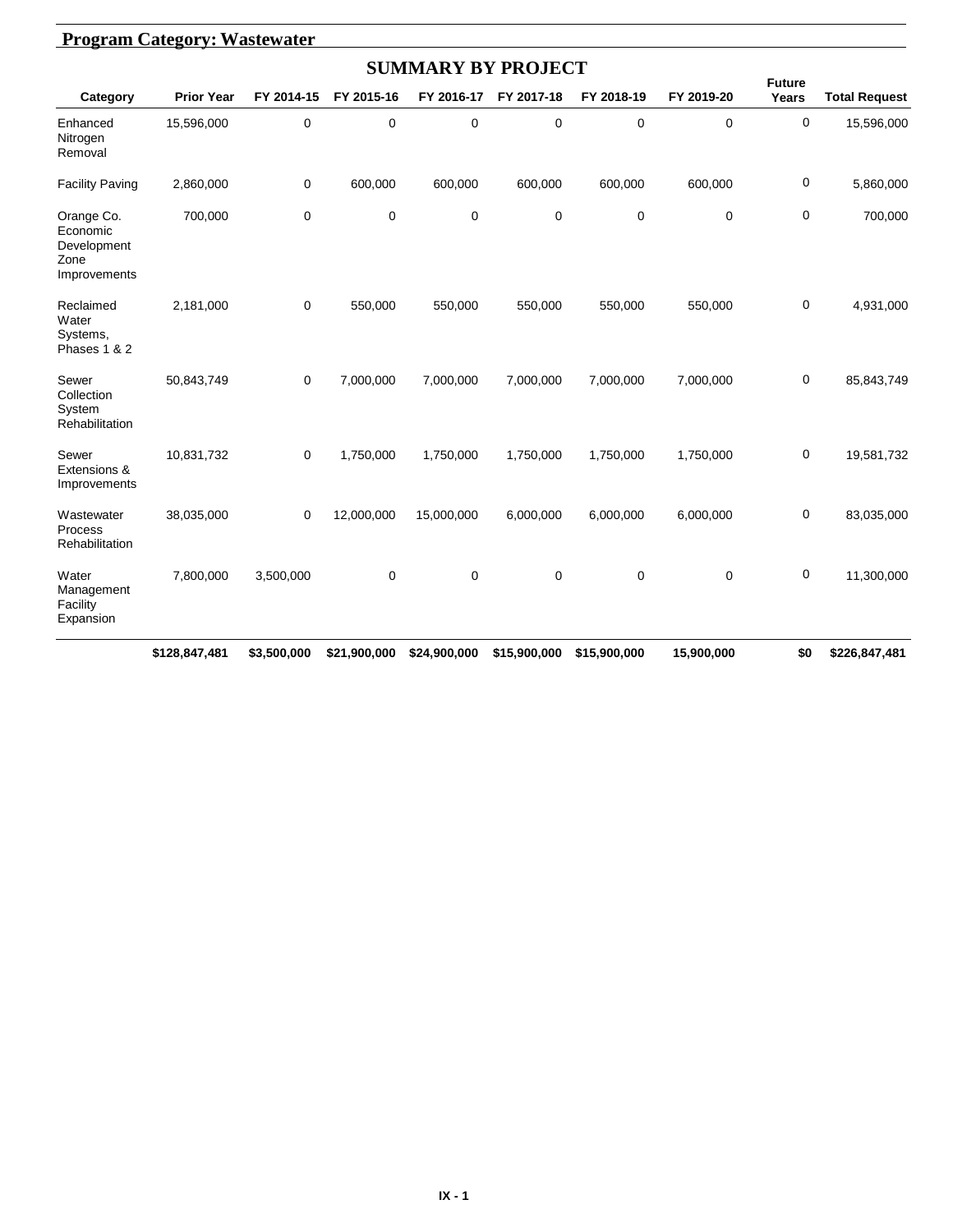### **SUMMARY BY REVENUE SOURCE**

| Category                 | <b>Prior Year</b> | FY 2014-15  | FY 2015-16   | FY 2016-17 | FY 2017-18                | FY 2018-19   | FY 2019-20   | <b>Future</b><br>Years |     | <b>Total Funds</b> |
|--------------------------|-------------------|-------------|--------------|------------|---------------------------|--------------|--------------|------------------------|-----|--------------------|
| Unidentified             |                   |             |              |            |                           |              |              |                        |     |                    |
| <b>Rev Unauthorized</b>  | 76,430,724        | 0           | 12,550,000   | 15,550,000 | 6,550,000                 | 6,550,000    | 6,550,000    |                        | 0   | 124,180,724        |
| <b>Rev Authorized</b>    | 2,369,501         |             |              |            |                           |              |              |                        | 0   | 2,369,501          |
| Pay-As-You-Go            | 38,076,359        | 3,500,000   | 9,350,000    | 9,350,000  | 9,350,000                 | 9,350,000    | 9,350,000    |                        | 0   | 88,326,359         |
| Other                    | 4,512,237         |             |              |            |                           |              |              |                        | 0   | 4,512,237          |
| Intergovernmental        | 1,858,660         |             |              |            |                           |              |              |                        | 0   | 1,858,660          |
| <b>Installment Sales</b> |                   |             |              |            |                           |              |              |                        |     |                    |
| <b>Impact Fees</b>       |                   |             |              |            |                           |              |              |                        |     | $\Omega$           |
| <b>GOB Unauthorized</b>  |                   |             |              |            |                           |              |              |                        |     |                    |
| <b>GOB Authorized</b>    | 5,600,000         |             |              |            |                           |              |              |                        | 0   | 5,600,000          |
|                          | \$128,847,481     | \$3,500,000 | \$21.900.000 |            | \$24,900,000 \$15,900,000 | \$15,900,000 | \$15,900,000 |                        | \$0 | 226,847,481        |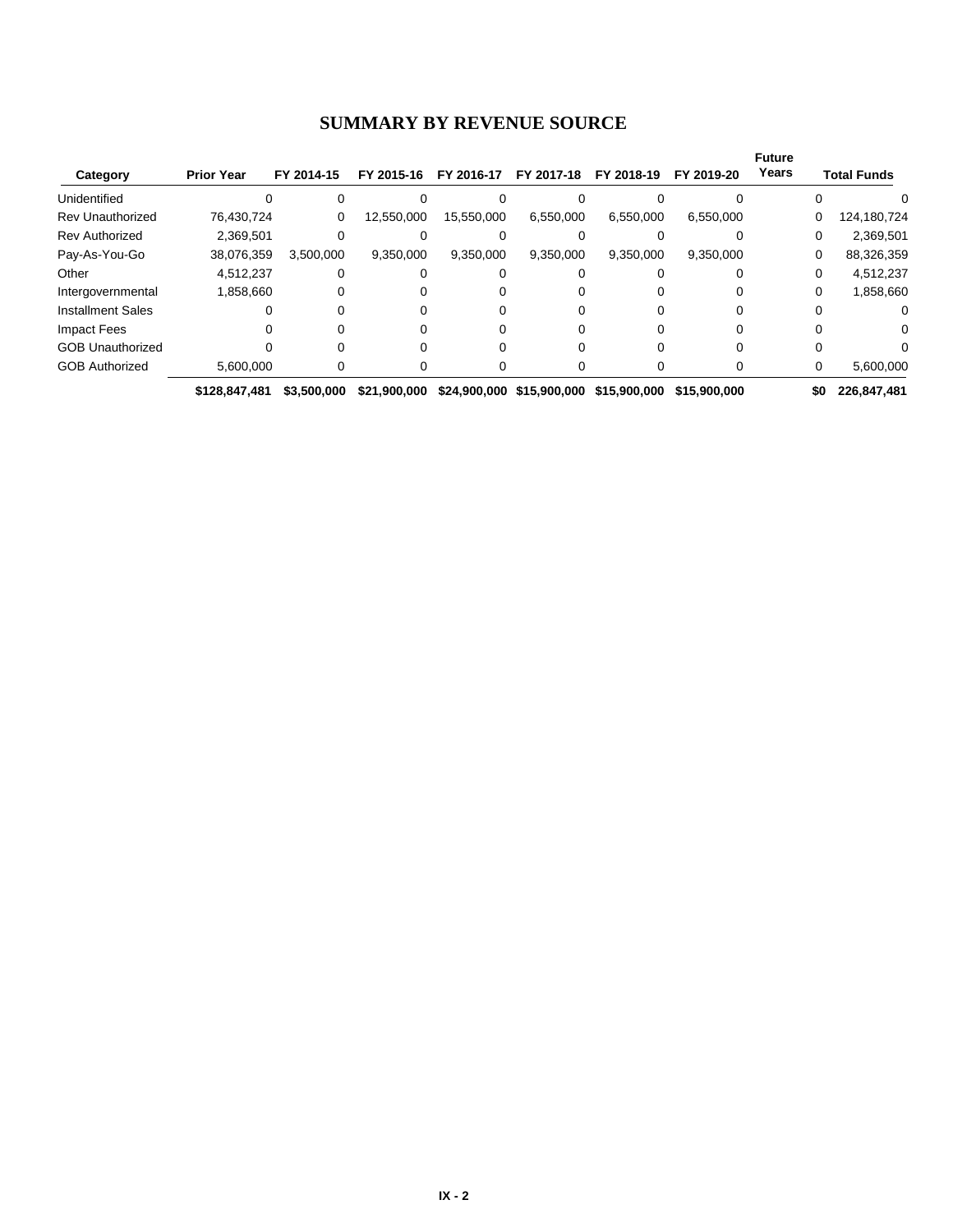| Service Area<br>Wastewater |                                                                                                                                                                                                                                                                                                                                                                                                                                                                     |           | Department        |           |                         | Division/Program:                      |         | District:                           |              |
|----------------------------|---------------------------------------------------------------------------------------------------------------------------------------------------------------------------------------------------------------------------------------------------------------------------------------------------------------------------------------------------------------------------------------------------------------------------------------------------------------------|-----------|-------------------|-----------|-------------------------|----------------------------------------|---------|-------------------------------------|--------------|
|                            |                                                                                                                                                                                                                                                                                                                                                                                                                                                                     |           | Water Management  |           |                         |                                        |         | 3                                   |              |
| <b>Project Title</b>       |                                                                                                                                                                                                                                                                                                                                                                                                                                                                     |           | <b>Pin Number</b> |           |                         | <b>Master Plan</b>                     |         |                                     |              |
| Enhanced Nitrogen Removal  |                                                                                                                                                                                                                                                                                                                                                                                                                                                                     |           | 0708-04-63-3956   |           |                         | Water and Sewer Utility Strategic Plan |         |                                     |              |
| <b>Project Description</b> |                                                                                                                                                                                                                                                                                                                                                                                                                                                                     |           |                   |           |                         |                                        |         |                                     |              |
|                            | This project will provide equipment and structures at the South and North<br>Durham Water Reclamation Facilities to meet new requirements for<br>wastewater discharge. Large construction items include a new 145' diameter<br>clarifier at North Durham, replacing a clarifier at South Durham and new<br>denitrification filters at South Durham. Installation of process equipment to<br>remove phosphorous from dewatering sludge side stream is also included. |           |                   |           |                         |                                        |         |                                     |              |
|                            |                                                                                                                                                                                                                                                                                                                                                                                                                                                                     |           |                   |           | <b>PROJECTED DATES:</b> |                                        |         |                                     |              |
| PROJECT STATUS -           | <b>Total Expenditures</b>                                                                                                                                                                                                                                                                                                                                                                                                                                           | June 2014 | \$0               | Beginning |                         | 07/10                                  |         | <b>TYPE REQUEST</b><br>Continuation |              |
|                            |                                                                                                                                                                                                                                                                                                                                                                                                                                                                     |           |                   |           | Completion<br>07/19     |                                        |         |                                     |              |
|                            |                                                                                                                                                                                                                                                                                                                                                                                                                                                                     |           |                   |           |                         |                                        |         | <b>Future</b>                       |              |
| <b>Appropriation</b>       | <b>Prior Year</b>                                                                                                                                                                                                                                                                                                                                                                                                                                                   | 2014-15   | 2015-16           | 2016-17   | 2017-18                 | 2018-19                                | 2019-20 | Years                               | <b>TOTAL</b> |
| Planning/Design            | \$2,000,000                                                                                                                                                                                                                                                                                                                                                                                                                                                         | \$0       | \$0               | \$0       | \$0                     | \$0                                    | \$0     | \$0                                 | \$2,000,000  |
| Land                       | \$0                                                                                                                                                                                                                                                                                                                                                                                                                                                                 | \$0       | \$0               | \$0       | \$0                     | \$0                                    | \$0     | \$0                                 | \$0          |
| Construction               | 12,160,000                                                                                                                                                                                                                                                                                                                                                                                                                                                          | \$0       | \$0               | \$0       | \$0                     | \$0                                    | \$0     | \$0                                 | 12,160,000   |
| Equip/Furnishings          | \$0                                                                                                                                                                                                                                                                                                                                                                                                                                                                 | \$0       | \$0               | \$0       | \$0                     | \$0                                    | \$0     | \$0                                 | \$0          |
| Contingency                | \$1,436,000                                                                                                                                                                                                                                                                                                                                                                                                                                                         | \$0       | \$0               | \$0       | \$0                     | \$0                                    | \$0     | \$0                                 | \$1,436,000  |
| <b>Total</b>               | \$15,596,000                                                                                                                                                                                                                                                                                                                                                                                                                                                        | \$0       | \$0               | \$0       | \$0                     | \$0                                    | \$0     | \$0                                 | \$15,596,000 |
| Revenue                    | <b>Prior Year</b>                                                                                                                                                                                                                                                                                                                                                                                                                                                   | 2014-15   | 2015-16           | 2016-17   | 2017-18                 | 2018-19                                | 2019-20 | <b>Future</b><br>Years              | <b>TOTAL</b> |
| Pay-As-You-Go              | \$0                                                                                                                                                                                                                                                                                                                                                                                                                                                                 | \$0       | \$0               | \$0       | \$0                     | \$0                                    | \$0     | \$0                                 | \$0          |
| <b>GOB Authorized</b>      | \$0                                                                                                                                                                                                                                                                                                                                                                                                                                                                 | \$0       | \$0               | \$0       | \$0                     | \$0                                    | \$0     | \$0                                 | \$0          |
| <b>GOB Unauthorize</b>     | \$0                                                                                                                                                                                                                                                                                                                                                                                                                                                                 | \$0       | \$0               | \$0       | \$0                     | \$0                                    | \$0     | \$0                                 | \$0          |
| <b>Rev Authorized</b>      | \$0                                                                                                                                                                                                                                                                                                                                                                                                                                                                 | \$0       | \$0               | \$0       | \$0                     | \$0                                    | \$0     | \$0                                 | \$0          |
| Rev Unauthorized           | 15,596,000                                                                                                                                                                                                                                                                                                                                                                                                                                                          | \$0       | \$0               | \$0       | \$0                     | \$0                                    | \$0     | \$0                                 | 15,596,000   |
| <b>Installment Sales</b>   | \$0                                                                                                                                                                                                                                                                                                                                                                                                                                                                 | \$0       | \$0               | \$0       | \$0                     | \$0                                    | \$0     | \$0                                 | \$0          |
| <b>Impact Fees</b>         | \$0                                                                                                                                                                                                                                                                                                                                                                                                                                                                 | \$0       | \$0               | \$0       | \$0                     | \$0                                    | \$0     | \$0                                 | \$0          |
| Intergovernmental          | \$0                                                                                                                                                                                                                                                                                                                                                                                                                                                                 | \$0       | \$0               | \$0       | \$0                     | \$0                                    | \$0     | \$0                                 | \$0          |
| Other                      | \$0                                                                                                                                                                                                                                                                                                                                                                                                                                                                 | \$0       | \$0               | \$0       | \$0                     | \$0                                    | \$0     | \$0                                 | \$0          |
| Unidentified               | \$0                                                                                                                                                                                                                                                                                                                                                                                                                                                                 | \$0       | \$0               | \$0       | \$0                     | \$0                                    | \$0     | \$0                                 | \$0          |
| <b>Total</b>               | \$15,596,000                                                                                                                                                                                                                                                                                                                                                                                                                                                        | \$0       | \$0               | \$0       | \$0                     | \$0                                    | \$0     | \$0                                 | \$15,596,000 |
| <b>Operating</b>           | <b>Prior Year</b>                                                                                                                                                                                                                                                                                                                                                                                                                                                   | 2014-15   | 2015-16           | 2016-17   | 2017-18                 | 2018-19                                | 2019-20 | <b>Future</b><br>Years              | <b>TOTAL</b> |
| Capital Outlay             | \$0                                                                                                                                                                                                                                                                                                                                                                                                                                                                 | \$0       | \$0               | \$0       | \$0                     | \$0                                    | \$0     | \$0                                 | \$0          |
| Maint/Operations           | \$0                                                                                                                                                                                                                                                                                                                                                                                                                                                                 | \$0       | \$0               | \$0       | \$0                     | \$0                                    | \$0     | \$0                                 | \$0          |
| Personnel                  | \$0                                                                                                                                                                                                                                                                                                                                                                                                                                                                 | \$0       | \$0               | \$0       | \$0                     | \$0                                    | \$0     | \$0                                 | \$0          |
| <b>Total</b>               | \$0                                                                                                                                                                                                                                                                                                                                                                                                                                                                 | \$0       | \$0               | \$0       | \$0                     | \$0                                    | \$0     | \$0                                 | \$0          |
|                            |                                                                                                                                                                                                                                                                                                                                                                                                                                                                     |           |                   |           |                         |                                        |         |                                     |              |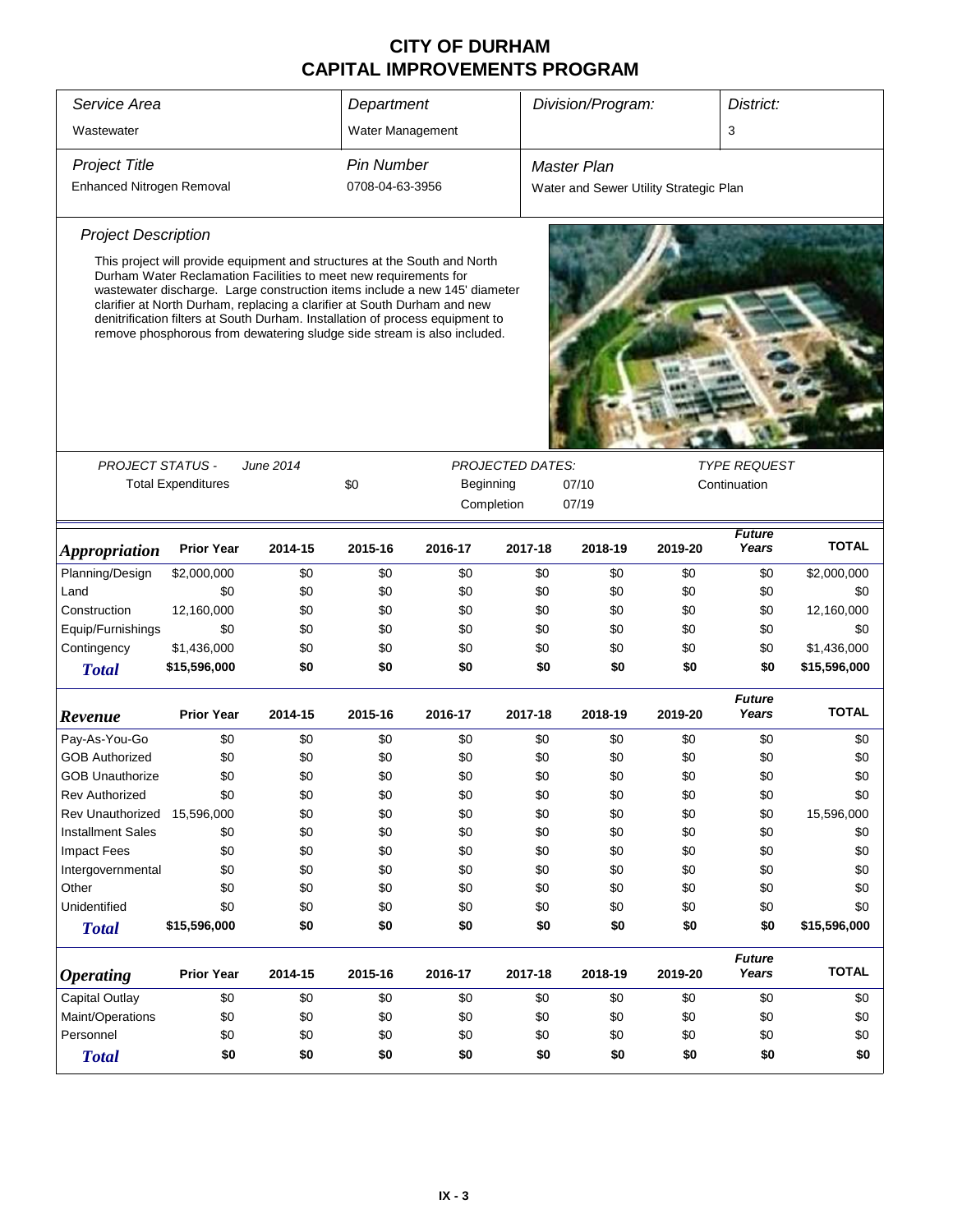| Service Area                            |                           |                                                                                                                                                                                                        | Department        |            |                         | Division/Program:                      |            | District:                           |              |
|-----------------------------------------|---------------------------|--------------------------------------------------------------------------------------------------------------------------------------------------------------------------------------------------------|-------------------|------------|-------------------------|----------------------------------------|------------|-------------------------------------|--------------|
| Wastewater                              |                           |                                                                                                                                                                                                        | Water Management  |            |                         | <b>Utility Engineering</b>             |            | Αll                                 |              |
| <b>Project Title</b>                    |                           |                                                                                                                                                                                                        | <b>Pin Number</b> |            |                         | Master Plan                            |            |                                     |              |
| <b>Facility Paving</b>                  |                           |                                                                                                                                                                                                        |                   |            |                         | Water and Sewer Utility Strategic Plan |            |                                     |              |
| <b>Project Description</b>              |                           |                                                                                                                                                                                                        |                   |            |                         |                                        |            |                                     |              |
|                                         |                           | The pavement at all the facilities operated by Water Management are in<br>various levels of disrepair and need resurfacing or replacement. Addressing<br>pavement needs now will control future costs. |                   |            |                         |                                        |            |                                     |              |
|                                         |                           |                                                                                                                                                                                                        |                   |            | <b>PROJECTED DATES:</b> |                                        |            |                                     |              |
| PROJECT STATUS -                        | <b>Total Expenditures</b> | June 2014<br>\$621,594                                                                                                                                                                                 |                   |            | Beginning               | 07/09                                  |            | <b>TYPE REQUEST</b><br>Continuation |              |
|                                         |                           |                                                                                                                                                                                                        |                   |            | Completion              | 06/15                                  |            |                                     |              |
|                                         |                           |                                                                                                                                                                                                        |                   |            |                         |                                        |            |                                     |              |
| <b>Appropriation</b>                    | <b>Prior Year</b>         | 2014-15                                                                                                                                                                                                | 2015-16           | 2016-17    | 2017-18                 | 2018-19                                | 2019-20    | <b>Future</b><br>Years              | <b>TOTAL</b> |
| Construction                            | \$2,860,000               | \$0                                                                                                                                                                                                    | \$600,000         | \$600,000  | \$600,000               | \$600,000                              | \$600,000  | \$0                                 | \$5,860,000  |
| <b>Total</b>                            | \$2,860,000               | \$0                                                                                                                                                                                                    | \$600,000         | \$600,000  | \$600,000               | \$600,000                              | \$600,000  | \$0                                 | \$5,860,000  |
| Revenue                                 | <b>Prior Year</b>         | 2014-15                                                                                                                                                                                                | 2015-16           | 2016-17    | 2017-18                 | 2018-19                                | 2019-20    | <b>Future</b><br>Years              | <b>TOTAL</b> |
| Pay-As-You-Go                           | \$2,090,000               | \$0                                                                                                                                                                                                    | \$600,000         | \$600,000  | \$600,000               | \$600,000                              | \$600,000  | \$0                                 | \$5,090,000  |
| <b>GOB Authorized</b>                   | \$0                       | \$0                                                                                                                                                                                                    | \$0               | \$0        | \$0                     | \$0                                    | \$0        | \$0                                 | \$0          |
| <b>GOB Unauthorize</b>                  | \$0                       | \$0                                                                                                                                                                                                    | \$0               | \$0        | \$0                     | \$0                                    | \$0        | \$0                                 | \$0          |
| <b>Rev Authorized</b>                   | \$0                       | \$0                                                                                                                                                                                                    | \$0               | \$0        | \$0                     | \$0                                    | \$0        | \$0                                 | \$0          |
| <b>Rev Unauthorized</b>                 | \$770,000                 | \$0                                                                                                                                                                                                    | \$0               | \$0        | \$0                     | \$0                                    | \$0        | \$0                                 | \$770,000    |
| <b>Installment Sales</b>                | \$0                       | \$0                                                                                                                                                                                                    | \$0               | \$0        | \$0                     | \$0                                    | \$0        | \$0                                 | \$0          |
| <b>Impact Fees</b><br>Intergovernmental | \$0<br>\$0                | \$0<br>\$0                                                                                                                                                                                             | \$0<br>\$0        | \$0<br>\$0 | \$0<br>\$0              | \$0<br>\$0                             | \$0<br>\$0 | \$0<br>\$0                          | \$0<br>\$0   |
| Other                                   | \$0                       | \$0                                                                                                                                                                                                    | \$0               | \$0        | \$0                     | \$0                                    | \$0        | \$0                                 | \$0          |
| Unidentified                            | \$0                       | \$0                                                                                                                                                                                                    | \$0               | \$0        | \$0                     | \$0                                    | \$0        | \$0                                 | \$0          |
| <b>Total</b>                            | \$2,860,000               | \$0                                                                                                                                                                                                    | \$600,000         | \$600,000  | \$600,000               | \$600,000                              | \$600,000  | \$0                                 | \$5,860,000  |
| <b>Operating</b>                        | <b>Prior Year</b>         | 2014-15                                                                                                                                                                                                | 2015-16           | 2016-17    | 2017-18                 | 2018-19                                | 2019-20    | <b>Future</b><br>Years              | <b>TOTAL</b> |
| Capital Outlay                          | \$0                       | \$0                                                                                                                                                                                                    | \$0               | \$0        | \$0                     | \$0                                    | \$0        | \$0                                 | \$0          |
| Maint/Operations                        | \$0                       | \$0                                                                                                                                                                                                    | \$0               | \$0        | \$0                     | \$0                                    | \$0        | \$0                                 | \$0          |
| Personnel                               | \$0                       | \$0                                                                                                                                                                                                    | \$0               | \$0        | \$0                     | \$0                                    | \$0        | \$0                                 | \$0          |
| <b>Total</b>                            | \$0                       | \$0                                                                                                                                                                                                    | \$0               | \$0        | \$0                     | \$0                                    | \$0        | \$0                                 | \$0          |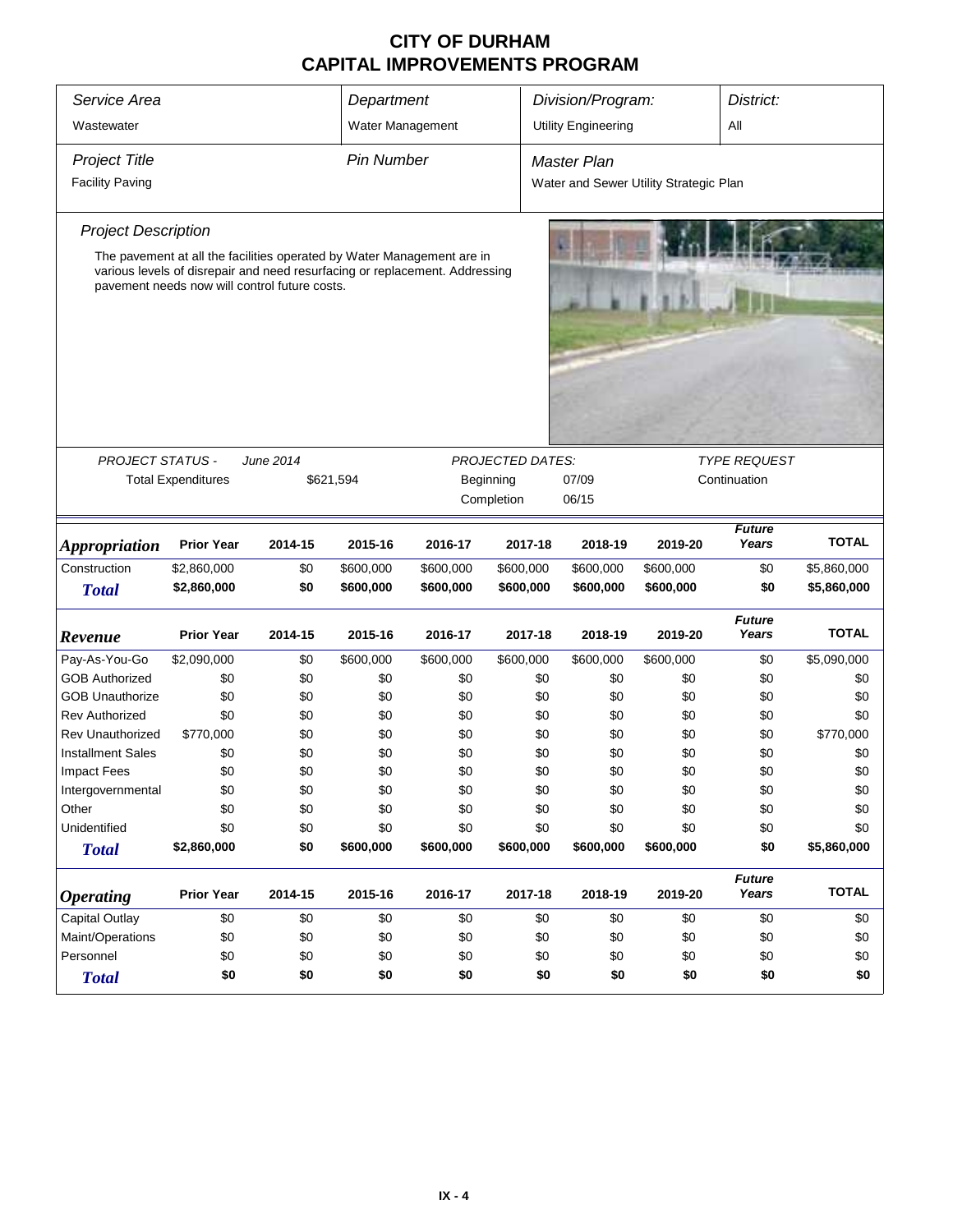| Service Area                                         | Department                                                                                                                                                                                      | Division/Program:<br>District: |                   |            |                                    |                            |         |                        |              |
|------------------------------------------------------|-------------------------------------------------------------------------------------------------------------------------------------------------------------------------------------------------|--------------------------------|-------------------|------------|------------------------------------|----------------------------|---------|------------------------|--------------|
| Wastewater                                           |                                                                                                                                                                                                 |                                | Water Management  |            |                                    | <b>Utility Engineering</b> |         | 2,3                    |              |
|                                                      |                                                                                                                                                                                                 |                                |                   |            |                                    |                            |         |                        |              |
| <b>Project Title</b>                                 |                                                                                                                                                                                                 |                                | <b>Pin Number</b> |            |                                    | Master Plan                |         |                        |              |
| Orange Co. Economic Development<br>Zone Improvements |                                                                                                                                                                                                 |                                |                   |            |                                    |                            |         |                        |              |
| <b>Project Description</b>                           |                                                                                                                                                                                                 |                                |                   |            |                                    |                            |         |                        |              |
|                                                      | This will entail master planning major water and sanitary sewer infrastructure<br>for the City's utility service area within Orange County, followed by design,<br>permitting and construction. |                                |                   | N0         | <b>Picture</b><br><b>Available</b> |                            |         |                        |              |
| <b>PROJECT STATUS -</b>                              |                                                                                                                                                                                                 | June 2014                      |                   |            | PROJECTED DATES:                   |                            |         | <b>TYPE REQUEST</b>    |              |
|                                                      | <b>Total Expenditures</b>                                                                                                                                                                       |                                | \$0               | Beginning  |                                    | 03/13                      |         | Continuation           |              |
|                                                      |                                                                                                                                                                                                 |                                |                   | Completion |                                    | 12/15                      |         |                        |              |
|                                                      |                                                                                                                                                                                                 |                                |                   |            |                                    |                            |         | <b>Future</b>          |              |
| <b>Appropriation</b>                                 | <b>Prior Year</b>                                                                                                                                                                               | 2014-15                        | 2015-16           | 2016-17    | 2017-18                            | 2018-19                    | 2019-20 | Years                  | <b>TOTAL</b> |
| Planning/Design                                      | \$700,000                                                                                                                                                                                       | \$0                            | \$0               | \$0        | \$0                                | \$0                        | \$0     | \$0                    | \$700,000    |
| Land                                                 | \$0                                                                                                                                                                                             | \$0                            | \$0               | \$0        | \$0                                | \$0                        | \$0     | \$0                    | \$0          |
| Construction                                         | \$0                                                                                                                                                                                             | \$0                            | \$0               | \$0        | \$0                                | \$0                        | \$0     | \$0                    | \$0          |
| Equip/Furnishings                                    | \$0                                                                                                                                                                                             | \$0                            | \$0               | \$0        | \$0                                | \$0                        | \$0     | \$0                    | \$0          |
| Contingency                                          | \$0                                                                                                                                                                                             | \$0                            | \$0               | \$0        | \$0                                | \$0                        | \$0     | \$0                    | \$0          |
| <b>Total</b>                                         | \$700,000                                                                                                                                                                                       | \$0                            | \$0               | \$0        | \$0                                | \$0                        | \$0     | \$0                    | \$700,000    |
| Revenue                                              | <b>Prior Year</b>                                                                                                                                                                               | 2014-15                        | 2015-16           | 2016-17    | 2017-18                            | 2018-19                    | 2019-20 | <b>Future</b><br>Years | TOTAL        |
| Pay-As-You-Go                                        | \$700,000                                                                                                                                                                                       | \$0                            | \$0               | \$0        | \$0                                | \$0                        | \$0     | \$0                    | \$700,000    |
| <b>GOB Authorized</b>                                | \$0                                                                                                                                                                                             | \$0                            | \$0               | \$0        | \$0                                | \$0                        | \$0     | \$0                    | \$0          |
| <b>GOB Unauthorize</b>                               | \$0                                                                                                                                                                                             | \$0                            | \$0               | \$0        | \$0                                | \$0                        | \$0     | \$0                    | \$0          |
| Rev Authorized                                       | \$0                                                                                                                                                                                             | \$0                            | \$0               | \$0        | \$0                                | \$0                        | \$0     | \$0                    | \$0          |
| <b>Rev Unauthorized</b>                              | \$0                                                                                                                                                                                             | \$0                            | \$0               | \$0        | \$0                                | \$0                        | \$0     | \$0                    | \$0          |
| <b>Installment Sales</b>                             | \$0                                                                                                                                                                                             | \$0                            | \$0               | \$0        | \$0                                | \$0                        | \$0     | \$0                    | \$0          |
| <b>Impact Fees</b>                                   | \$0                                                                                                                                                                                             | \$0                            | \$0               | \$0        | \$0                                | \$0                        | \$0     | \$0                    | \$0          |
| Intergovernmental                                    | \$0                                                                                                                                                                                             | \$0                            | \$0               | \$0        | \$0                                | \$0                        | \$0     | \$0                    | \$0          |
| Other                                                | \$0                                                                                                                                                                                             | \$0                            | \$0               | \$0        | \$0                                | \$0                        | \$0     | \$0                    | \$0          |
| Unidentified                                         | \$0                                                                                                                                                                                             | \$0                            | \$0               | \$0        | \$0                                | \$0                        | \$0     | \$0                    | \$0          |
| <b>Total</b>                                         | \$700,000                                                                                                                                                                                       | \$0                            | \$0               | \$0        | \$0                                | \$0                        | \$0     | \$0                    | \$700,000    |
| <b>Operating</b>                                     | <b>Prior Year</b>                                                                                                                                                                               | 2014-15                        | 2015-16           | 2016-17    | 2017-18                            | 2018-19                    | 2019-20 | <b>Future</b><br>Years | <b>TOTAL</b> |
| <b>Capital Outlay</b>                                | \$0                                                                                                                                                                                             | \$0                            | \$0               | \$0        | \$0                                | \$0                        | \$0     | \$0                    | \$0          |
| Maint/Operations                                     | \$0                                                                                                                                                                                             | \$0                            | \$0               | \$0        | \$0                                | \$0                        | \$0     | \$0                    | \$0          |
| Personnel                                            | \$0                                                                                                                                                                                             | \$0                            | \$0               | \$0        | \$0                                | \$0                        | \$0     | \$0                    | \$0          |
| <b>Total</b>                                         | \$0                                                                                                                                                                                             | \$0                            | \$0               | \$0        | \$0                                | \$0                        | \$0     | \$0                    | \$0          |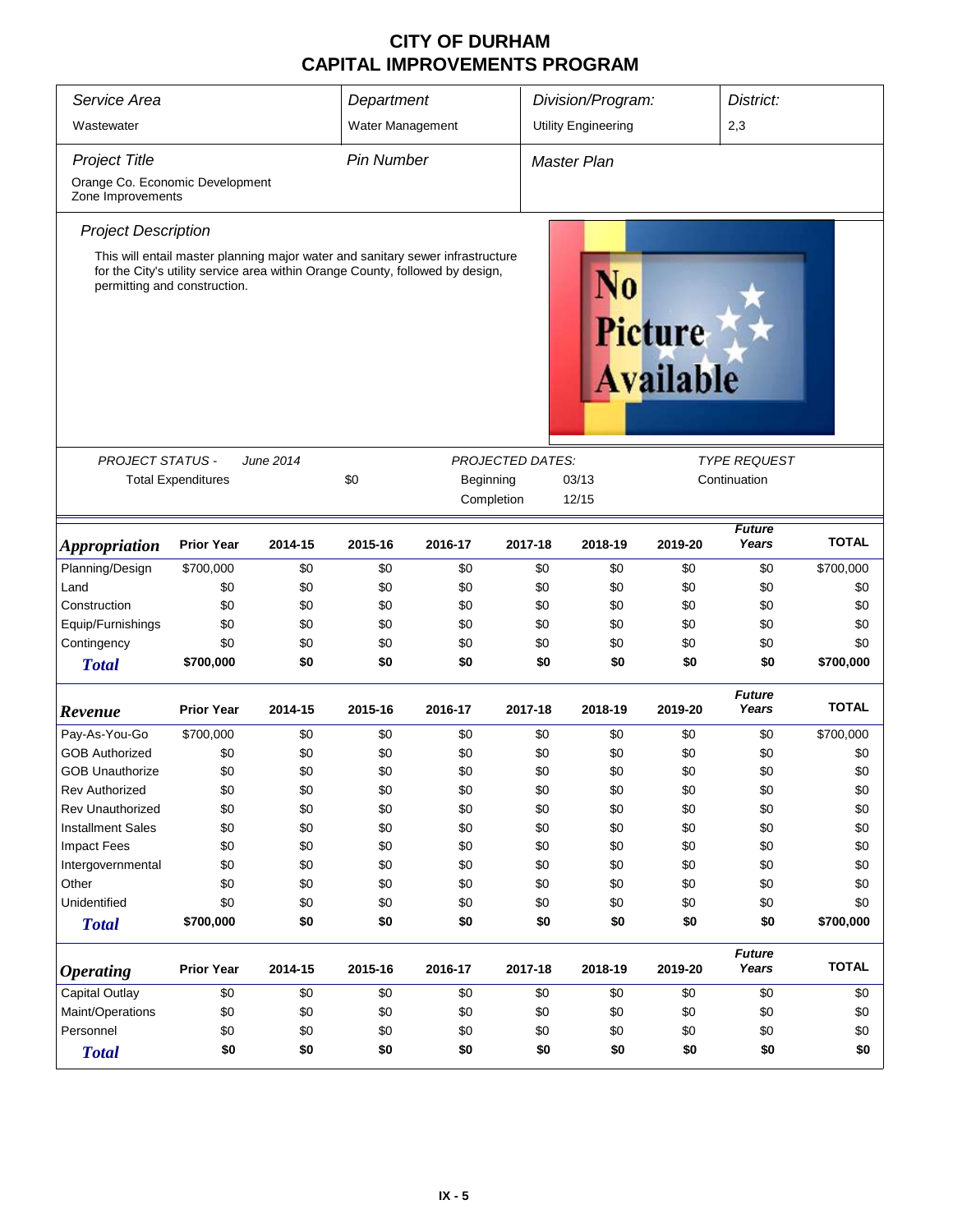| Service Area                          |                                                                                                                                                                                                                                                                                                                                                                                      |           | Department        |           | Division/Program:<br>District:       |                                        |                                     |                        |              |
|---------------------------------------|--------------------------------------------------------------------------------------------------------------------------------------------------------------------------------------------------------------------------------------------------------------------------------------------------------------------------------------------------------------------------------------|-----------|-------------------|-----------|--------------------------------------|----------------------------------------|-------------------------------------|------------------------|--------------|
|                                       |                                                                                                                                                                                                                                                                                                                                                                                      |           | Water Management  |           |                                      | <b>Utility Engineering</b>             |                                     | 2                      |              |
| Wastewater                            |                                                                                                                                                                                                                                                                                                                                                                                      |           |                   |           |                                      |                                        |                                     |                        |              |
| <b>Project Title</b>                  |                                                                                                                                                                                                                                                                                                                                                                                      |           | <b>Pin Number</b> |           |                                      | <b>Master Plan</b>                     |                                     |                        |              |
| Reclaimed Water Systems, Phases 1 & 2 |                                                                                                                                                                                                                                                                                                                                                                                      |           | 0842-01-18-1935   |           |                                      | Water and Sewer Utility Strategic Plan |                                     |                        |              |
| <b>Project Description</b>            |                                                                                                                                                                                                                                                                                                                                                                                      |           |                   |           |                                      |                                        |                                     |                        |              |
|                                       | Funds have been approved for (Phase 1 which includes bulk tank distribution<br>facilities, a Reclaimed Water Master Plan, and construction of a reclaimed<br>water pumping station). Phase 2 consists of initial pipelines to distribute<br>reclaimed water to areas that can use reclaimed water to replace water<br>demand currently provided by the potable treated water system. |           |                   |           |                                      |                                        |                                     |                        |              |
|                                       |                                                                                                                                                                                                                                                                                                                                                                                      | June 2014 |                   |           |                                      |                                        |                                     |                        |              |
| <b>PROJECT STATUS -</b>               | <b>Total Expenditures</b>                                                                                                                                                                                                                                                                                                                                                            |           | \$0               |           | <b>PROJECTED DATES:</b><br>Beginning | 09/09                                  | <b>TYPE REQUEST</b><br>Continuation |                        |              |
|                                       |                                                                                                                                                                                                                                                                                                                                                                                      |           |                   |           | Completion                           | 07/18                                  |                                     |                        |              |
|                                       |                                                                                                                                                                                                                                                                                                                                                                                      |           |                   |           |                                      |                                        |                                     |                        |              |
| <i><b>Appropriation</b></i>           | <b>Prior Year</b>                                                                                                                                                                                                                                                                                                                                                                    | 2014-15   | 2015-16           | 2016-17   | 2017-18                              | 2018-19                                | 2019-20                             | <b>Future</b><br>Years | <b>TOTAL</b> |
| Planning/Design                       | \$916,000                                                                                                                                                                                                                                                                                                                                                                            | \$0       | \$550,000         | \$0       | \$550,000                            | \$0                                    | \$550,000                           | \$0                    | \$2,566,000  |
| Land                                  | \$0                                                                                                                                                                                                                                                                                                                                                                                  | \$0       | \$0               | \$0       | \$0                                  | \$0                                    | \$0                                 | \$0                    | \$0          |
| Construction                          | \$1,102,000                                                                                                                                                                                                                                                                                                                                                                          | \$0       | \$0               | \$550,000 | \$0                                  | \$550,000                              | \$0                                 | \$0                    | \$2,202,000  |
| Equip/Furnishings                     | \$0                                                                                                                                                                                                                                                                                                                                                                                  | \$0       | \$0               | \$0       | \$0                                  | \$0                                    | \$0                                 | \$0                    | \$0          |
| Contingency                           | \$163,000                                                                                                                                                                                                                                                                                                                                                                            | \$0       | \$0               | \$0       | \$0                                  | \$0                                    | \$0                                 | \$0                    | \$163,000    |
| <b>Total</b>                          | \$2,181,000                                                                                                                                                                                                                                                                                                                                                                          | \$0       | \$550,000         | \$550,000 | \$550,000                            | \$550,000                              | \$550,000                           | \$0                    | \$4,931,000  |
| Revenue                               | <b>Prior Year</b>                                                                                                                                                                                                                                                                                                                                                                    | 2014-15   | 2015-16           | 2016-17   | 2017-18                              | 2018-19                                | 2019-20                             | <b>Future</b><br>Years | TOTAL        |
| Pay-As-You-Go                         | \$0                                                                                                                                                                                                                                                                                                                                                                                  | \$0       | \$0               | \$0       | \$0                                  | \$0                                    | \$0                                 | \$0                    | \$0          |
| <b>GOB Authorized</b>                 | \$0                                                                                                                                                                                                                                                                                                                                                                                  | \$0       | \$0               | \$0       | \$0                                  | \$0                                    | \$0                                 | \$0                    | \$0          |
| <b>GOB Unauthorize</b>                | \$0                                                                                                                                                                                                                                                                                                                                                                                  | \$0       | \$0               | \$0       | \$0                                  | \$0                                    | \$0                                 | \$0                    | \$0          |
| Rev Authorized                        | \$0                                                                                                                                                                                                                                                                                                                                                                                  | \$0       | \$0               | \$0       | \$0                                  | \$0                                    | \$0                                 | \$0                    | \$0          |
| Rev Unauthorized                      | \$2,181,000                                                                                                                                                                                                                                                                                                                                                                          | \$0       | \$550,000         | \$550,000 | \$550,000                            | \$550,000                              | \$550,000                           | \$0                    | \$4,931,000  |
| <b>Installment Sales</b>              | \$0                                                                                                                                                                                                                                                                                                                                                                                  | \$0       | \$0               | \$0       | \$0                                  | \$0                                    | \$0                                 | \$0                    | \$0          |
| <b>Impact Fees</b>                    | \$0                                                                                                                                                                                                                                                                                                                                                                                  | \$0       | \$0               | \$0       | \$0                                  | \$0                                    | \$0                                 | \$0                    | \$0          |
| Intergovernmental                     | \$0                                                                                                                                                                                                                                                                                                                                                                                  | \$0       | \$0               | \$0       | \$0                                  | \$0                                    | \$0                                 | \$0                    | \$0          |
| Other                                 | \$0                                                                                                                                                                                                                                                                                                                                                                                  | \$0       | \$0               | \$0       | \$0                                  | \$0                                    | \$0                                 | \$0                    | \$0          |
| Unidentified                          | \$0                                                                                                                                                                                                                                                                                                                                                                                  | \$0       | \$0               | \$0       | \$0                                  | \$0                                    | \$0                                 | \$0                    | \$0          |
| <b>Total</b>                          | \$2,181,000                                                                                                                                                                                                                                                                                                                                                                          | \$0       | \$550,000         | \$550,000 | \$550,000                            | \$550,000                              | \$550,000                           | \$0                    | \$4,931,000  |
| <b>Operating</b>                      | <b>Prior Year</b>                                                                                                                                                                                                                                                                                                                                                                    | 2014-15   | 2015-16           | 2016-17   | 2017-18                              | 2018-19                                | 2019-20                             | <b>Future</b><br>Years | <b>TOTAL</b> |
| Capital Outlay                        | \$0                                                                                                                                                                                                                                                                                                                                                                                  | \$0       | \$0               | \$0       | \$0                                  | \$0                                    | \$0                                 | \$0                    | \$0          |
| Maint/Operations                      | \$0                                                                                                                                                                                                                                                                                                                                                                                  | \$0       | \$0               | \$0       | \$0                                  | \$0                                    | \$0                                 | \$0                    | \$0          |
| Personnel                             | \$0                                                                                                                                                                                                                                                                                                                                                                                  | \$0       | \$0               | \$0       | \$0                                  | \$0                                    | \$0                                 | \$0                    | \$0          |
| <b>Total</b>                          | \$0                                                                                                                                                                                                                                                                                                                                                                                  | \$0       | \$0               | \$0       | \$0                                  | \$0                                    | \$0                                 | \$0                    | \$0          |
|                                       |                                                                                                                                                                                                                                                                                                                                                                                      |           |                   |           |                                      |                                        |                                     |                        |              |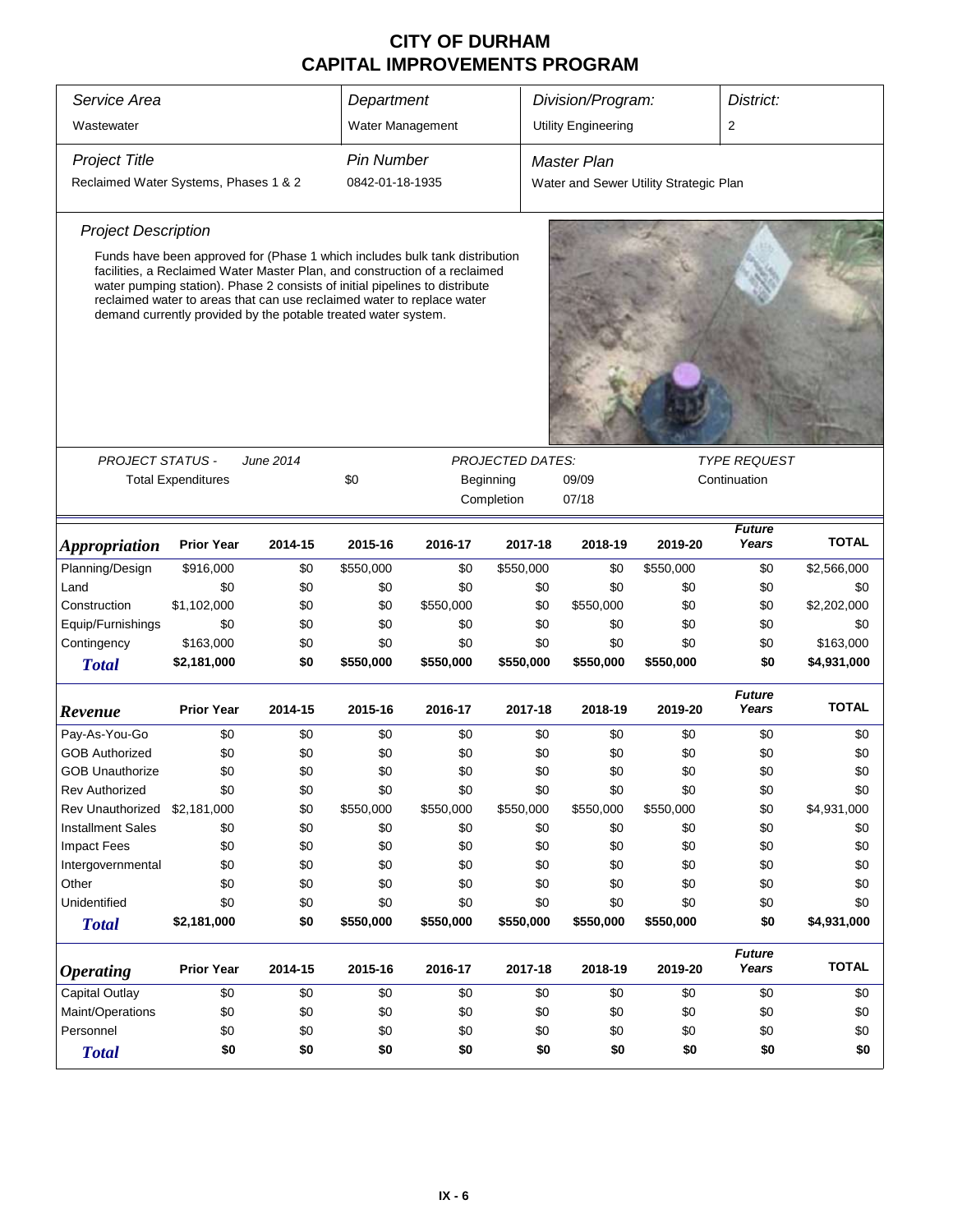| Division/Program:<br>Service Area<br>Department |                                                                                                                                                                                                                                                                                                                      |           |                   |                  | District:               |                              |                         |                        |              |
|-------------------------------------------------|----------------------------------------------------------------------------------------------------------------------------------------------------------------------------------------------------------------------------------------------------------------------------------------------------------------------|-----------|-------------------|------------------|-------------------------|------------------------------|-------------------------|------------------------|--------------|
| Wastewater                                      |                                                                                                                                                                                                                                                                                                                      |           |                   | Water Management |                         | <b>Utility Engineering</b>   |                         | All                    |              |
| <b>Project Title</b>                            |                                                                                                                                                                                                                                                                                                                      |           | <b>Pin Number</b> |                  |                         | Master Plan                  |                         |                        |              |
| Sewer Collection System Rehabilitation          |                                                                                                                                                                                                                                                                                                                      |           |                   |                  |                         | Water & Sewer Strategic Plan |                         |                        |              |
| <b>Project Description</b>                      |                                                                                                                                                                                                                                                                                                                      |           |                   |                  |                         |                              |                         |                        |              |
| an on-going program.                            | This project involves condition assesment, rehabilitation and replacement of<br>the City's Sewer Collection System. Sewer mains, manholes, outfalls, force<br>mains and pump stations are inspected and analyzed, for decisions on<br>appropriate methods of rehabiltation or replacement of infrastructure. This is |           |                   |                  |                         |                              |                         |                        |              |
|                                                 |                                                                                                                                                                                                                                                                                                                      |           |                   |                  |                         |                              |                         |                        |              |
| <b>PROJECT STATUS -</b>                         |                                                                                                                                                                                                                                                                                                                      | June 2014 |                   |                  | PROJECTED DATES:        |                              |                         | <b>TYPE REQUEST</b>    |              |
|                                                 | <b>Total Expenditures</b>                                                                                                                                                                                                                                                                                            |           | \$343,212         |                  | Beginning<br>Completion | 12/04<br>12/24               | Continuation            |                        |              |
|                                                 |                                                                                                                                                                                                                                                                                                                      |           |                   |                  |                         |                              |                         |                        |              |
| <i><b>Appropriation</b></i>                     | <b>Prior Year</b>                                                                                                                                                                                                                                                                                                    | 2014-15   | 2015-16           | 2016-17          | 2017-18                 | 2018-19                      | 2019-20                 | Years                  | <b>TOTAL</b> |
| Planning/Design                                 | \$1,643,920                                                                                                                                                                                                                                                                                                          | \$0       | \$2,500,000       | \$2,500,000      | \$2,500,000             | \$2,500,000                  | \$2,500,000             | \$0                    | 14,143,920   |
| Land                                            | \$46,767                                                                                                                                                                                                                                                                                                             | \$0       | \$0               | \$0              | \$0                     | \$0                          | \$0                     | \$0                    | \$46,767     |
| Construction                                    | 49,147,167                                                                                                                                                                                                                                                                                                           | \$0       | \$4,500,000       | \$4,500,000      | \$4,500,000             | \$4,500,000 \$4,500,000      |                         | \$0                    | 71,647,167   |
| Equip/Furnishings                               | \$5,895                                                                                                                                                                                                                                                                                                              | \$0       | \$0               | \$0              | \$0                     | \$0                          | \$0                     | \$0                    | \$5,895      |
| Contingency                                     | \$0                                                                                                                                                                                                                                                                                                                  | \$0       | \$0               | \$0              | \$0                     | \$0                          | \$0                     | \$0                    | \$0          |
| <b>Total</b>                                    | \$50,843,749                                                                                                                                                                                                                                                                                                         | \$0       | \$7,000,000       | \$7,000,000      | \$7,000,000             | \$7,000,000 \$7,000,000      |                         | \$0                    | \$85,843,749 |
| Revenue                                         | <b>Prior Year</b>                                                                                                                                                                                                                                                                                                    | 2014-15   | 2015-16           | 2016-17          | 2017-18                 | 2018-19                      | 2019-20                 | <b>Future</b><br>Years | <b>TOTAL</b> |
| Pay-As-You-Go                                   | 24,701,359                                                                                                                                                                                                                                                                                                           | \$0       | \$7,000,000       | \$7,000,000      | \$7,000,000             | \$7,000,000 \$7,000,000      |                         | \$0                    | 59,701,359   |
| <b>GOB Authorized</b>                           | \$4,850,000                                                                                                                                                                                                                                                                                                          | \$0       | \$0               | \$0              | \$0                     | \$0                          | \$0                     | \$0                    | \$4,850,000  |
| <b>GOB Unauthorize</b>                          | \$0                                                                                                                                                                                                                                                                                                                  | \$0       | \$0               | \$0              | \$0                     | \$0                          | \$0                     | \$0                    | \$0          |
| <b>Rev Authorized</b>                           | \$2,187,769                                                                                                                                                                                                                                                                                                          | \$0       | \$0               | \$0              | \$0                     | \$0                          | \$0                     | \$0                    | \$2,187,769  |
| <b>Rev Unauthorized</b>                         | 13,789,118                                                                                                                                                                                                                                                                                                           | \$0       | \$0               | \$0              | \$0                     | \$0                          | \$0                     | \$0                    | 13,789,118   |
| <b>Installment Sales</b>                        | \$0                                                                                                                                                                                                                                                                                                                  | \$0       | \$0               | \$0              | \$0                     | \$0                          | \$0                     | \$0                    | \$0          |
| <b>Impact Fees</b>                              | \$0                                                                                                                                                                                                                                                                                                                  | \$0       | \$0               | \$0              | \$0                     | \$0                          | \$0                     | \$0                    | \$0          |
| Intergovernmental                               | \$1,858,660                                                                                                                                                                                                                                                                                                          | \$0       | \$0               | \$0              | \$0                     | \$0                          | \$0                     | \$0                    | \$1,858,660  |
| Other                                           | \$3,456,843                                                                                                                                                                                                                                                                                                          | \$0       | \$0               | \$0              | \$0                     | \$0                          | \$0                     | \$0                    | \$3,456,843  |
| Unidentified                                    | \$0                                                                                                                                                                                                                                                                                                                  | \$0       | \$0               | \$0              | \$0                     | \$0                          | \$0                     | \$0                    | \$0          |
| <b>Total</b>                                    | \$50,843,749                                                                                                                                                                                                                                                                                                         | \$0       | \$7,000,000       | \$7,000,000      | \$7,000,000             |                              | \$7,000,000 \$7,000,000 | \$0                    | \$85,843,749 |
| <b>Operating</b>                                | <b>Prior Year</b>                                                                                                                                                                                                                                                                                                    | 2014-15   | 2015-16           | 2016-17          | 2017-18                 | 2018-19                      | 2019-20                 | <b>Future</b><br>Years | <b>TOTAL</b> |
| <b>Capital Outlay</b>                           | \$0                                                                                                                                                                                                                                                                                                                  | \$0       | \$0               | \$0              | \$0                     | \$0                          | \$0                     | \$0                    | \$0          |
| Maint/Operations                                | \$0                                                                                                                                                                                                                                                                                                                  | \$0       | \$0               | \$0              | \$0                     | \$0                          | \$0                     | \$0                    | \$0          |
| Personnel                                       | \$0                                                                                                                                                                                                                                                                                                                  | \$0       | \$0               | \$0              | \$0                     | \$0                          | \$0                     | \$0                    | \$0          |
| <b>Total</b>                                    | \$0                                                                                                                                                                                                                                                                                                                  | \$0       | \$0               | \$0              | \$0                     | \$0                          | \$0                     | \$0                    | \$0          |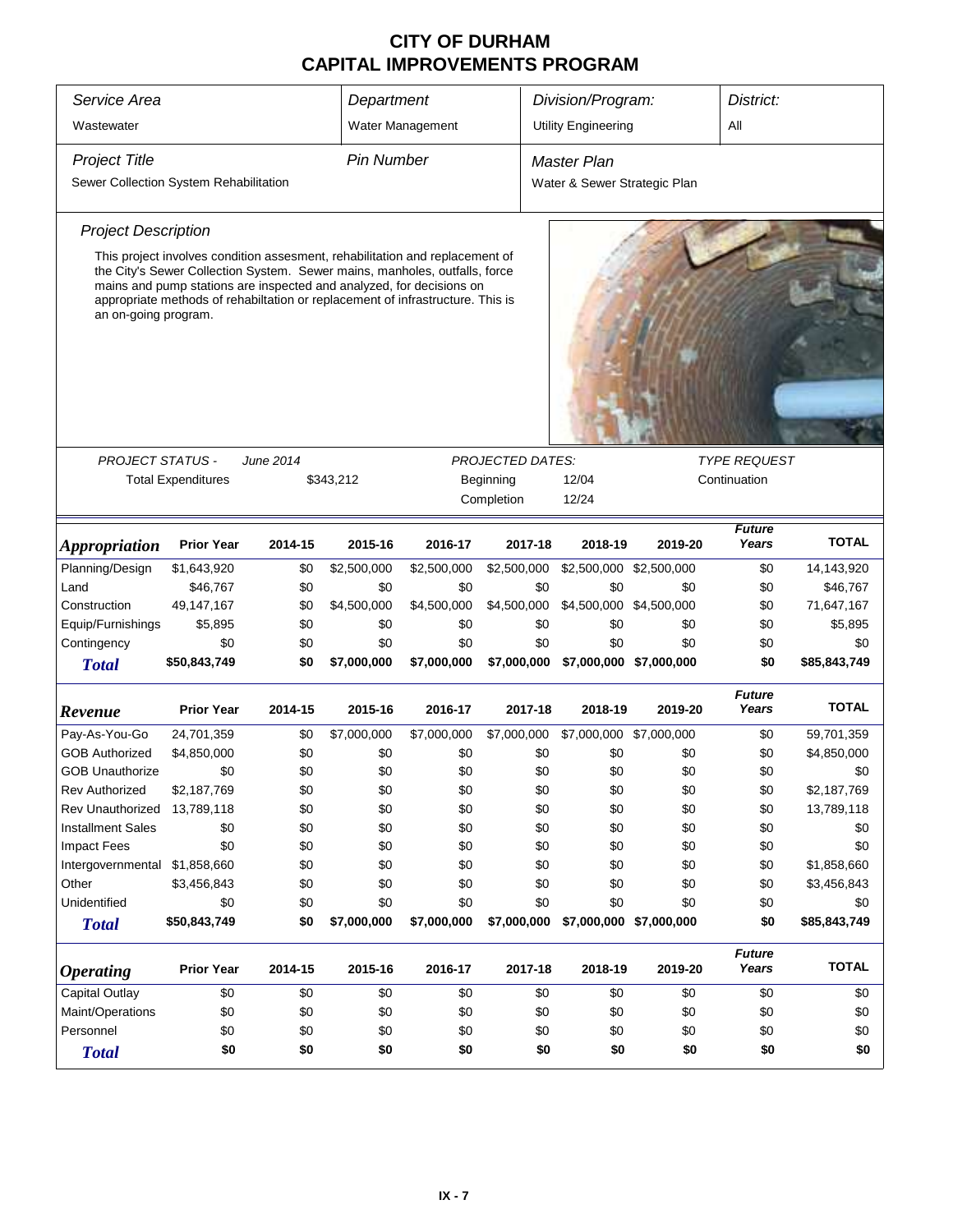| Service Area                           |                           |                                                                                                                                                             | Department        |             |                         | Division/Program:       |                                        | District:              |                  |
|----------------------------------------|---------------------------|-------------------------------------------------------------------------------------------------------------------------------------------------------------|-------------------|-------------|-------------------------|-------------------------|----------------------------------------|------------------------|------------------|
| Wastewater                             |                           |                                                                                                                                                             | Public Works      |             |                         | Engineering             |                                        | All                    |                  |
| <b>Project Title</b>                   |                           |                                                                                                                                                             | <b>Pin Number</b> |             |                         | <b>Master Plan</b>      |                                        |                        |                  |
| Sewer Extensions & Improvements        |                           |                                                                                                                                                             |                   |             |                         |                         | Water and Sewer Utility Strategic Plan |                        |                  |
| <b>Project Description</b>             |                           |                                                                                                                                                             |                   |             |                         |                         |                                        |                        |                  |
|                                        |                           | This ongoing program constructs sewer line extensions requested by petitions,<br>relocates sewer lines resulting from NCDOT projects, reimburses developers |                   |             |                         |                         |                                        |                        |                  |
|                                        |                           | for sewer improvements, and constructs lines to abate health hazards.                                                                                       |                   |             |                         |                         |                                        |                        |                  |
|                                        |                           |                                                                                                                                                             |                   |             |                         |                         |                                        |                        |                  |
|                                        |                           |                                                                                                                                                             |                   |             |                         |                         |                                        |                        |                  |
|                                        |                           |                                                                                                                                                             |                   |             |                         |                         |                                        |                        |                  |
|                                        |                           |                                                                                                                                                             |                   |             |                         |                         |                                        |                        |                  |
|                                        |                           |                                                                                                                                                             |                   |             |                         |                         |                                        |                        |                  |
| <b>PROJECT STATUS -</b>                |                           | June 2014                                                                                                                                                   |                   |             | <b>PROJECTED DATES:</b> |                         |                                        | <b>TYPE REQUEST</b>    |                  |
|                                        | <b>Total Expenditures</b> |                                                                                                                                                             | \$29,725          |             | Beginning               | 07/12                   |                                        | Continuation           |                  |
|                                        |                           |                                                                                                                                                             |                   |             | Completion              | 07/19                   |                                        |                        |                  |
| <i><b>Appropriation</b></i>            | <b>Prior Year</b>         | 2014-15                                                                                                                                                     | 2015-16           | 2016-17     | 2017-18                 | 2018-19                 | 2019-20                                | <b>Future</b><br>Years | <b>TOTAL</b>     |
| Construction                           | 10,831,732                | \$0                                                                                                                                                         | \$1,750,000       | \$1,750,000 | \$1,750,000             | \$1,750,000 \$1,750,000 |                                        | \$0                    | 19,581,732       |
| <b>Total</b>                           | \$10,831,732              | \$0                                                                                                                                                         | \$1,750,000       | \$1,750,000 | \$1,750,000             | \$1,750,000 \$1,750,000 |                                        | \$0                    | \$19,581,732     |
|                                        | <b>Prior Year</b>         | 2014-15                                                                                                                                                     | 2015-16           | 2016-17     | 2017-18                 | 2018-19                 | 2019-20                                | <b>Future</b><br>Years | <b>TOTAL</b>     |
| Revenue                                |                           |                                                                                                                                                             |                   |             |                         |                         |                                        |                        |                  |
| Pay-As-You-Go<br><b>GOB Authorized</b> | \$5,900,000               | \$0                                                                                                                                                         | \$1,750,000       | \$1,750,000 | \$1,750,000             | \$1,750,000 \$1,750,000 |                                        | \$0                    | 14,650,000       |
| <b>GOB Unauthorize</b>                 | \$750,000<br>\$0          | \$0<br>\$0                                                                                                                                                  | \$0<br>\$0        | \$0<br>\$0  | \$0<br>\$0              | \$0<br>\$0              | \$0<br>\$0                             | \$0<br>\$0             | \$750,000<br>\$0 |
| <b>Rev Authorized</b>                  | \$181,732                 | \$0                                                                                                                                                         | \$0               | \$0         | \$0                     | \$0                     | \$0                                    | \$0                    | \$181,732        |
| <b>Rev Unauthorized</b>                | \$4,000,000               | \$0                                                                                                                                                         | \$0               | \$0         | \$0                     | \$0                     | \$0                                    | \$0                    | \$4,000,000      |
| <b>Installment Sales</b>               | \$0                       | \$0                                                                                                                                                         | \$0               | \$0         | \$0                     | \$0                     | \$0                                    | \$0                    | \$0              |
| <b>Impact Fees</b>                     | \$0                       | \$0                                                                                                                                                         | \$0               | \$0         | \$0                     | \$0                     | \$0                                    | \$0                    | \$0              |
| Intergovernmental                      | \$0                       | \$0                                                                                                                                                         | \$0               | \$0         | \$0                     | \$0                     | \$0                                    | \$0                    | \$0              |
| Other                                  | \$0                       | \$0                                                                                                                                                         | \$0               | \$0         | \$0                     | \$0                     | \$0                                    | \$0                    | \$0              |
| Unidentified                           | \$0                       | \$0                                                                                                                                                         | \$0               | \$0         | \$0                     | \$0                     | \$0                                    | \$0                    | \$0              |
| <b>Total</b>                           | \$10,831,732              | \$0                                                                                                                                                         | \$1,750,000       | \$1,750,000 | \$1,750,000             |                         | \$1,750,000 \$1,750,000                | \$0                    | \$19,581,732     |
|                                        |                           |                                                                                                                                                             |                   |             |                         |                         |                                        | <b>Future</b>          |                  |
| <b>Operating</b>                       | <b>Prior Year</b>         | 2014-15                                                                                                                                                     | 2015-16           | 2016-17     | 2017-18                 | 2018-19                 | 2019-20                                | Years                  | <b>TOTAL</b>     |
| Capital Outlay                         | \$0                       | \$0                                                                                                                                                         | \$0               | \$0         | \$0                     | \$0                     | \$0                                    | \$0                    | \$0              |
| Maint/Operations                       | \$0                       | \$0                                                                                                                                                         | \$0               | \$0         | \$0                     | \$0                     | \$0                                    | \$0                    | \$0              |
| Personnel                              | \$0                       | \$0                                                                                                                                                         | \$0               | \$0         | \$0                     | \$0                     | \$0                                    | \$0                    | \$0              |
| <b>Total</b>                           | \$0                       | \$0                                                                                                                                                         | \$0               | \$0         | \$0                     | \$0                     | \$0                                    | \$0                    | \$0              |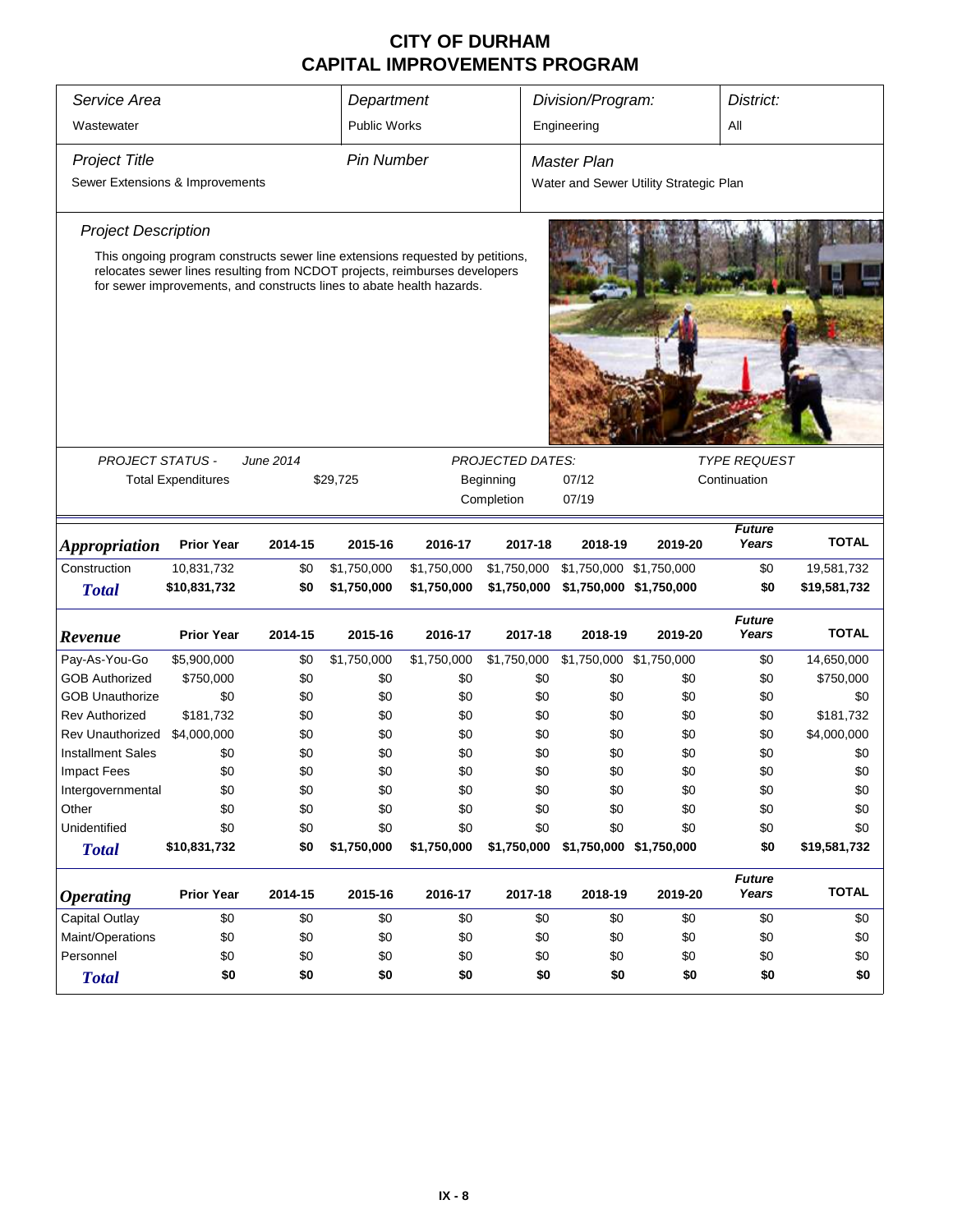| Service Area<br>Department               |                                                                                                                                                                                                                                   |                  |                               |                  |                         | Division/Program:       |                                | District:                           |              |
|------------------------------------------|-----------------------------------------------------------------------------------------------------------------------------------------------------------------------------------------------------------------------------------|------------------|-------------------------------|------------------|-------------------------|-------------------------|--------------------------------|-------------------------------------|--------------|
| Wastewater                               |                                                                                                                                                                                                                                   |                  |                               | Water Management |                         |                         |                                | 2                                   |              |
| <b>Project Title</b>                     |                                                                                                                                                                                                                                   |                  | <b>Pin Number</b>             |                  |                         | <b>Master Plan</b>      |                                |                                     |              |
| <b>Wastewater Process Rehabilitation</b> |                                                                                                                                                                                                                                   |                  |                               |                  |                         |                         | Water and Sewer Strategic Plan |                                     |              |
| <b>Project Description</b>               |                                                                                                                                                                                                                                   |                  |                               |                  |                         |                         |                                |                                     |              |
| rehabilitation projects.                 | This project provides for ongoing needs at both North and South Durham<br>Water Reclamation Facilities, which include roof replacement, new coatings,<br>odor system rehab, electric blower rehab, piping changes and other large |                  |                               |                  |                         |                         |                                |                                     |              |
|                                          |                                                                                                                                                                                                                                   |                  |                               |                  |                         |                         |                                |                                     |              |
| <b>PROJECT STATUS -</b>                  |                                                                                                                                                                                                                                   | <b>June 2014</b> |                               |                  | <b>PROJECTED DATES:</b> |                         |                                | <i>TYPE REQUEST</i><br>Continuation |              |
|                                          | <b>Total Expenditures</b>                                                                                                                                                                                                         |                  | \$1,477,231                   |                  | Beginning               | 07/07                   |                                |                                     |              |
|                                          |                                                                                                                                                                                                                                   |                  |                               |                  | Completion              | 07/18                   |                                |                                     |              |
| <i><b>Appropriation</b></i>              | <b>Prior Year</b>                                                                                                                                                                                                                 | 2014-15          | 2015-16                       | 2016-17          | 2017-18                 | 2018-19                 | 2019-20                        | <b>Future</b><br>Years              | <b>TOTAL</b> |
| Planning/Design                          | \$3,870,000                                                                                                                                                                                                                       | \$0              | \$3,000,000                   | \$3,000,000      | \$1,500,000             | \$1,500,000 \$1,500,000 |                                | \$0                                 | 14,370,000   |
| Land                                     | \$0                                                                                                                                                                                                                               | \$0              | \$0                           | \$0              | \$0                     | \$0                     | \$0                            | \$0                                 | \$0          |
| Construction                             | 33,325,000                                                                                                                                                                                                                        | \$0              | \$9,000,000                   | 12,000,000       | \$4,500,000             | \$4,500,000 \$4,500,000 |                                | \$0                                 | 67,825,000   |
| Equip/Furnishings                        | \$0                                                                                                                                                                                                                               | \$0              | \$0                           | \$0              | \$0                     | \$0                     | \$0                            | \$0                                 | \$0          |
| Contingency                              | \$840,000                                                                                                                                                                                                                         | \$0              | \$0                           | \$0              | \$0                     | \$0                     | \$0                            | \$0                                 | \$840,000    |
| <b>Total</b>                             | \$38,035,000                                                                                                                                                                                                                      | \$0              | \$12,000,000 \$15,000,000     |                  | \$6,000,000             | \$6,000,000 \$6,000,000 |                                | \$0                                 | \$83,035,000 |
| Revenue                                  | <b>Prior Year</b>                                                                                                                                                                                                                 | 2014-15          | 2015-16                       | 2016-17          | 2017-18                 | 2018-19                 | 2019-20                        | <b>Future</b><br>Years              | <b>TOTAL</b> |
| Pay-As-You-Go                            | \$3,885,000                                                                                                                                                                                                                       | \$0              | \$0                           | \$0              | \$0                     | \$0                     | \$0                            | \$0                                 | \$3,885,000  |
| <b>GOB Authorized</b>                    | \$0                                                                                                                                                                                                                               | \$0              | \$0                           | \$0              | \$0                     | \$0                     | \$0                            | \$0                                 | \$0          |
| <b>GOB Unauthorize</b>                   | \$0                                                                                                                                                                                                                               | \$0              | \$0                           | \$0              | \$0                     | \$0                     | \$0                            | \$0                                 | \$0          |
| <b>Rev Authorized</b>                    | \$0                                                                                                                                                                                                                               | \$0              | \$0                           | \$0              | \$0                     | \$0                     | \$0                            | \$0                                 | \$0          |
| <b>Rev Unauthorized</b>                  | 33,094,606                                                                                                                                                                                                                        | \$0              | 12,000,000                    | 15,000,000       | \$6,000,000             | \$6,000,000             | \$6,000,000                    | \$0                                 | 78,094,606   |
| <b>Installment Sales</b>                 | \$0                                                                                                                                                                                                                               | \$0              | \$0                           | \$0              | \$0                     | \$0                     | \$0                            | \$0                                 | \$0          |
| <b>Impact Fees</b>                       | \$0                                                                                                                                                                                                                               | \$0              | \$0                           | \$0              | \$0                     | \$0                     | \$0                            | \$0                                 | \$0          |
| Intergovernmental                        | \$0                                                                                                                                                                                                                               | \$0              | \$0                           | \$0              | \$0                     | \$0                     | \$0                            | \$0                                 | \$0          |
| Other                                    | \$1,055,394                                                                                                                                                                                                                       | \$0              | \$0                           | \$0              | \$0                     | \$0                     | \$0                            | \$0                                 | \$1,055,394  |
| Unidentified                             | \$0                                                                                                                                                                                                                               | \$0              | \$0                           | \$0              | \$0                     | \$0                     | \$0                            | \$0                                 | \$0          |
| <b>Total</b>                             | \$38,035,000                                                                                                                                                                                                                      |                  | \$0 \$12,000,000 \$15,000,000 |                  | \$6,000,000             | \$6,000,000 \$6,000,000 |                                | \$0                                 | \$83,035,000 |
| <i><b>Operating</b></i>                  | <b>Prior Year</b>                                                                                                                                                                                                                 | 2014-15          | 2015-16                       | 2016-17          | 2017-18                 | 2018-19                 | 2019-20                        | <b>Future</b><br>Years              | <b>TOTAL</b> |
| Capital Outlay                           | \$0                                                                                                                                                                                                                               | \$0              | \$0                           | \$0              | \$0                     | \$0                     | \$0                            | \$0                                 | \$0          |
| Maint/Operations                         | \$0                                                                                                                                                                                                                               | \$0              | \$0                           | \$0              | \$0                     | \$0                     | \$0                            | \$0                                 | \$0          |
| Personnel                                | \$0                                                                                                                                                                                                                               | \$0              | \$0                           | \$0              | \$0                     | \$0                     | \$0                            | \$0                                 | \$0          |
| <b>Total</b>                             | \$0                                                                                                                                                                                                                               | \$0              | \$0                           | \$0              | \$0                     | \$0                     | \$0                            | \$0                                 | \$0          |